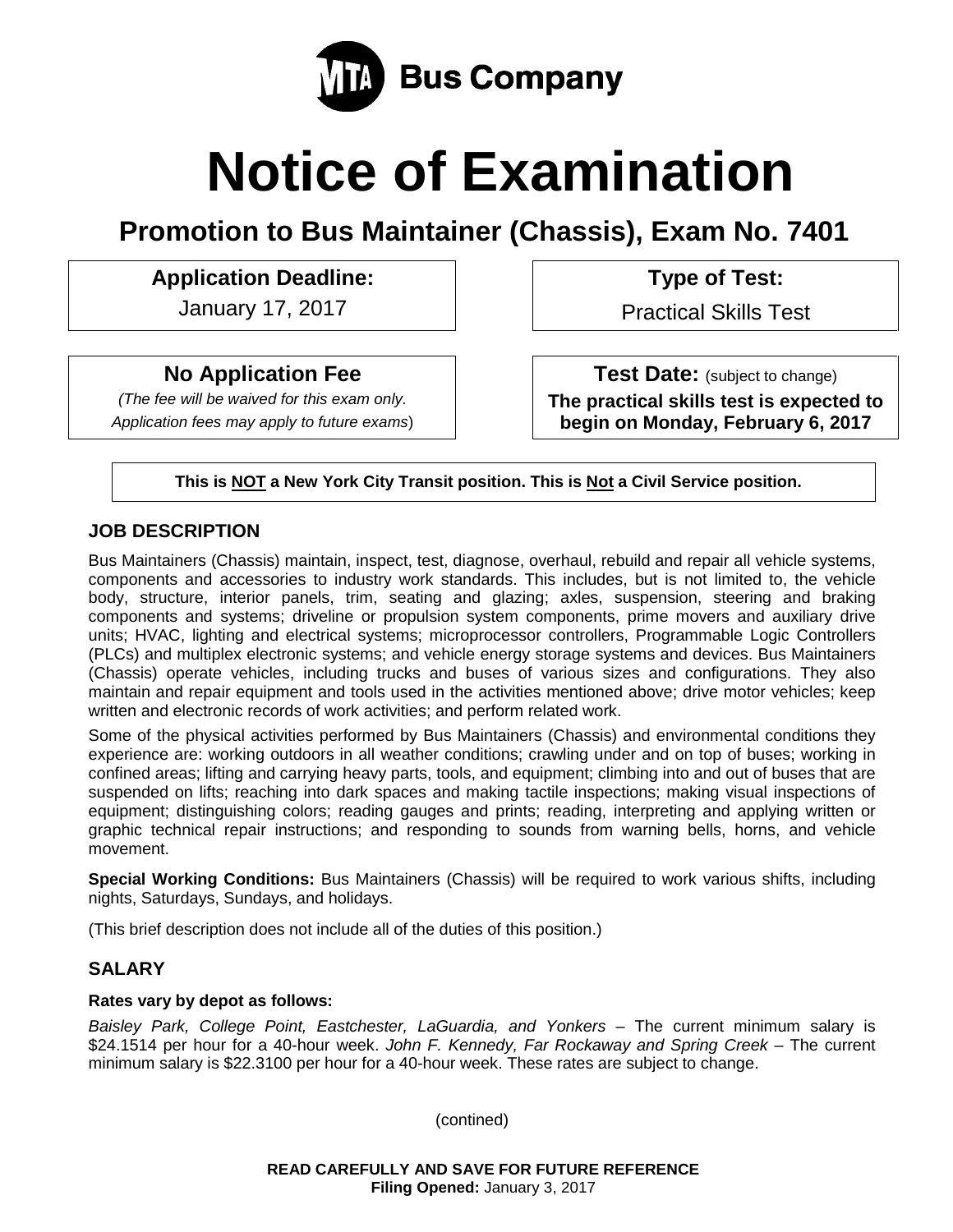# **ELIGIBILITY TO TAKE EXAMINATION**

This examination is open to each employee of **MTA Bus Company** who **on the first day of the practical skills test**:

- 1. Is employed in the title of Maintainer's Helper; or
- 2. Is employed in the title of Cleaner/Maintainer's Helper **and** meets one of the following education and experience requirements listed below by the last day of the application period:

#### **EDUCATION AND EXPERIENCE REQUIREMENTS** (**CLEANER/MAINTAINER'S HELPERS ONLY)**

**NOTE: If you are a Mainter's Helper, you do not need to submit an Education and Experience Test Paper (EETP). If you are a Cleaner/Maintainer's Helper, you must meet one of the requirements below in order to qualify and must submit an EETP:**

- A) Two years of full-time satisfactory experience as a mechanic's helper, apprentice or trainee performing or assisting in the performance of automotive or aircraft maintenance and repair; or
- B) Graduated from a recognized trade school or technical school, approved by a state's Department of Education or comparable agency, with a major course of study in automotive mechanics or a closely related field, totaling 600 hours; or
- C) Graduated from a vocational high school, approved by a state's Department of Education or comparable agency, with a major course of study in automotive mechanics, or a closely related field; or
- D) Graduated from an accredited college or university with an AAS degree or higher in automotive mechanics or a closely related field. Accreditation must be by a regional, national, professional or specialized agency recognized as an accrediting body by the U.S. Secretary of Education and by the Council for Higher Education Accreditation (CHEA).
- 3. And is not otherwise ineligible.

**The following are types of experience that are not acceptable:** Auto body mechanic's helper, tire repair and replacement, vehicle cleaning, automotive parts sales, exclusive lube or fuel servicing, specialty parts replacement (e.g. muffler, glass), sound system technician.

**Please note**: Employees who are eligible under "2." above must complete and submit an *Education and Experience Test Paper (EETP)* with their application. See the "Required Forms" section below.

You are responsible for determining whether you meet the eligibility requirements for this examination prior to submitting the application. If you do not know if you are eligible, check with **your department's Human Resources representative.** You may be given the test before we verify your eligibility. If you are marked "Not Eligible," you will **not** receive a score.

**This examination is NOT open to employees of New York City Transit, MaBSTOA or to employees of other MTA agencies.**

## **REQUIREMENTS TO BE PROMOTED**

**Driver License Requirement:** At the time of promotion, you must possess either:

- 1. A Class B *Commercial Driver License (CDL)* valid in the State of New York with a passenger endorsement and no disqualifying restrictions; or
- 2. A Motor Vehicle Driver License valid in the state of New York and a Learner Permit for a Class B *Commercial Driver License (CDL)* valid in the State of New York with a passenger endorsement and no disqualifying restrictions. (continued)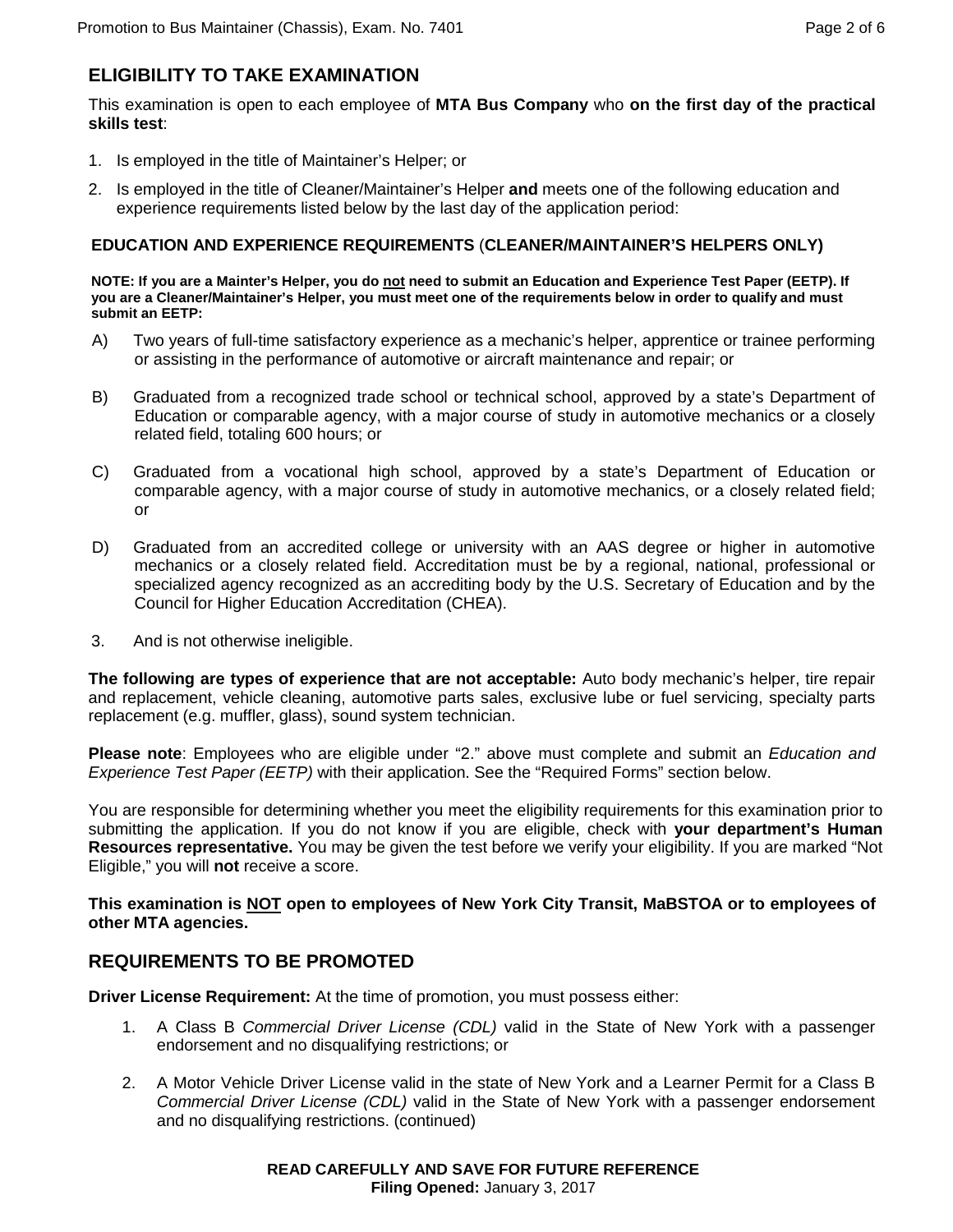## **REQUIREMENTS TO BE PROMOTED** (continued)

Candidates who qualify under "2" above will be promoted subject to the receipt of a Class B Commercial Driver License (CDL) valid in the State of New York with a passenger endorsement and no disqualifying restrictions at the end of a special training course in bus operation.

Candidates who fail to successfully complete the special training course in bus operation, including the receipt of a Class B CDL valid in the State of New York with a passenger endorsement and no disqualifying restrictions, will be terminated.

If you have serious moving violations, a license suspension or an accident record, you may be disqualified. The Class B CDL with passenger endorsement and no disqualifying restrictions must be maintained for the duration of your employment.

**Probation Completed:** At the time of promotion, you must have completed your probationary period in one of the eligible titles indicated in the above "Eligibility to Take Examination" section.

**Medical Requirement:** Medical guidelines have been established for the position of Bus Maintainer (Chassis). You will be examined to determine whether you can perform the essential functions of the position of Bus Maintainer (Chassis). Where appropriate, a reasonable accommodation will be provided for a person with a disability to enable him or her to perform the essential functions of the position.

**Drug Screening Requirement:** You must pass a drug screening in order to be promoted, and if promoted, you will be subject to random drug and alcohol tests for the duration of your employment. Additionally, if you have tested positive on a drug or alcohol test or had a refusal to test during pre-employment or while employed by a Federal DOT-regulated employer during the applicable period, you must have completed the Substance Abuse Professional (SAP) process required by federal law in order to be promoted to this safetysensitive position.

**Pre-Promotional Evaluation:** All promotions are subject to pre-promotional evaluations.

## **HOW TO OBTAIN AN APPLICATION**

During the application period, you may obtain an *Application* for this examination online at <http://web.mta.info/nyct/hr/appexam.htm> or in person at the MTA Exam Information Center as indicated below.

**MTA New York City Transit Exam Information Center:** Open Monday through Friday, from 9 AM to 3 PM, in the lobby at 180 Livingston Street, Brooklyn, New York. **This location will be closed on New Year's Day, January 1, 2017**. Directions: take the A, C, F, or R train to the Jay Street-Metro Tech Station, or the 2, 3, or G train to the Hoyt Street Station.

#### **REQUIRED FORMS**

- 1. *Application:* Make sure that you follow all instructions included with your *Application*. Save a copy of the instructions for future reference.
- 2. **Education and Experience Test Paper (Cleaner/Maintainer's Helpers only)***:* Write your social security number in the box at the top of each page, and the examination title and number in the box provided. **This form must be filled out completely and in detail for you to receive your proper rating.** Keep a copy of your completed Education and Experience Test Paper for your records.

(continued)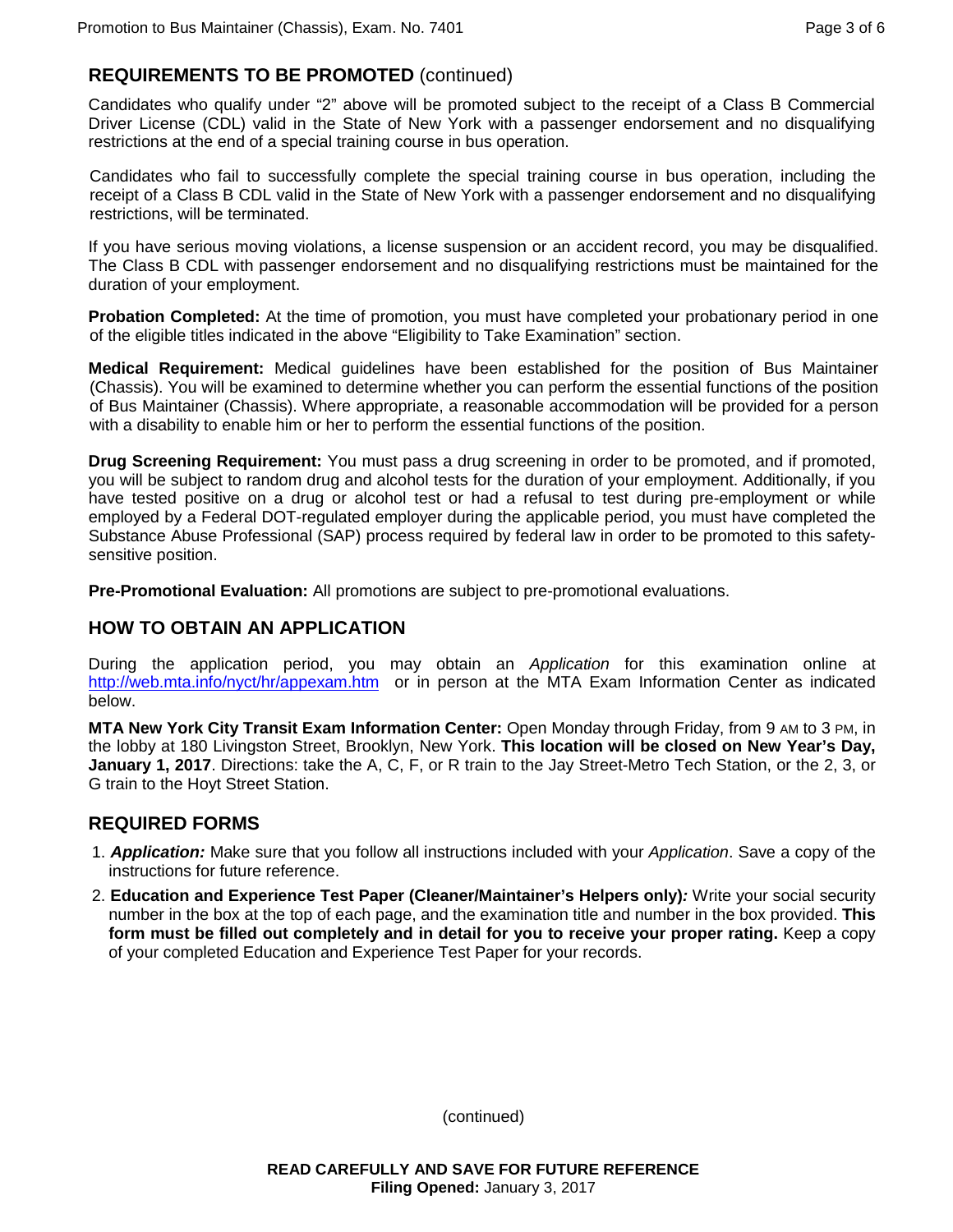## **REQUIRED FORMS** (continued)

3. **Foreign Education Fact Sheet (Cleaner/Maintainer's Helpers only - Required only if you need credit for your foreign education to meet the education and experience requirements):** If you were educated outside the United States, you must have your foreign education evaluated to determine its equivalence to education obtained in the United States. The services that are approved to make this evaluation, as well as instructions on how to submit this evaluation are listed on the Foreign Education Fact Sheet included with your application packet. When you contact the evaluation service, ask for a "document-by-document" (general) evaluation of your foreign education.

**Only** applicants who are eligible under "2." in the "**Eligibility to Take Examination"** section are required to complete the Education and Experience Test Paper and the Foreign Education Fact Sheet, if applicable.

## **HOW TO SUBMIT AN APPLICATION**

If you believe you meet the requirements in the "How to Qualify" section, you must apply by mail. New York City Transit will **not** accept applications in person.

#### **Applications by Mail must:**

- 1. Include all of the required forms, as indicated in the "Required Forms" section above.
- 2. Be postmarked by the last day of the application period.
- 3. Be mailed to the address in the "Correspondence Section" of this notice.

#### **ADMISSION LETTER**

An *Admission Letter* or *Not Qualified Letter* will be mailed to you about 10 days before the first date of the practical skills test. If you do not receive an *Admission Letter* at least 4 days before this date, you may obtain a duplicate letter at the MTA New York City Transit Exam Information Center (as indicated above in the "How To Obtain An Application" section). A paper copy of the *Admission Letter* is your ticket for admission to the test.

Employees **must** keep their official mailing address **up to date.** Only the address on file with the MTA Business Service Center will be used to mail correspondence, including the *Admission Letter.*

#### **THE TEST**

You will be given a competitive practical skills test. A score of at least 70% is required to pass the test. Your score on this test will determine 85% of your final score. Your seniority will determine the remaining 15%. You must pass the test to have your seniority credited. Your seniority score will be 70 plus 3 points for each year of service in MTA Bus Company or one of the private bus companies consolidated under MTA Bus Company to a maximum of 100% for 10 years or more of eligible service. Partial seniority credit will be given for each day served as an MTA Bus Company employee. Time served prior to a break in service of more than one year will not be credited.

(continued)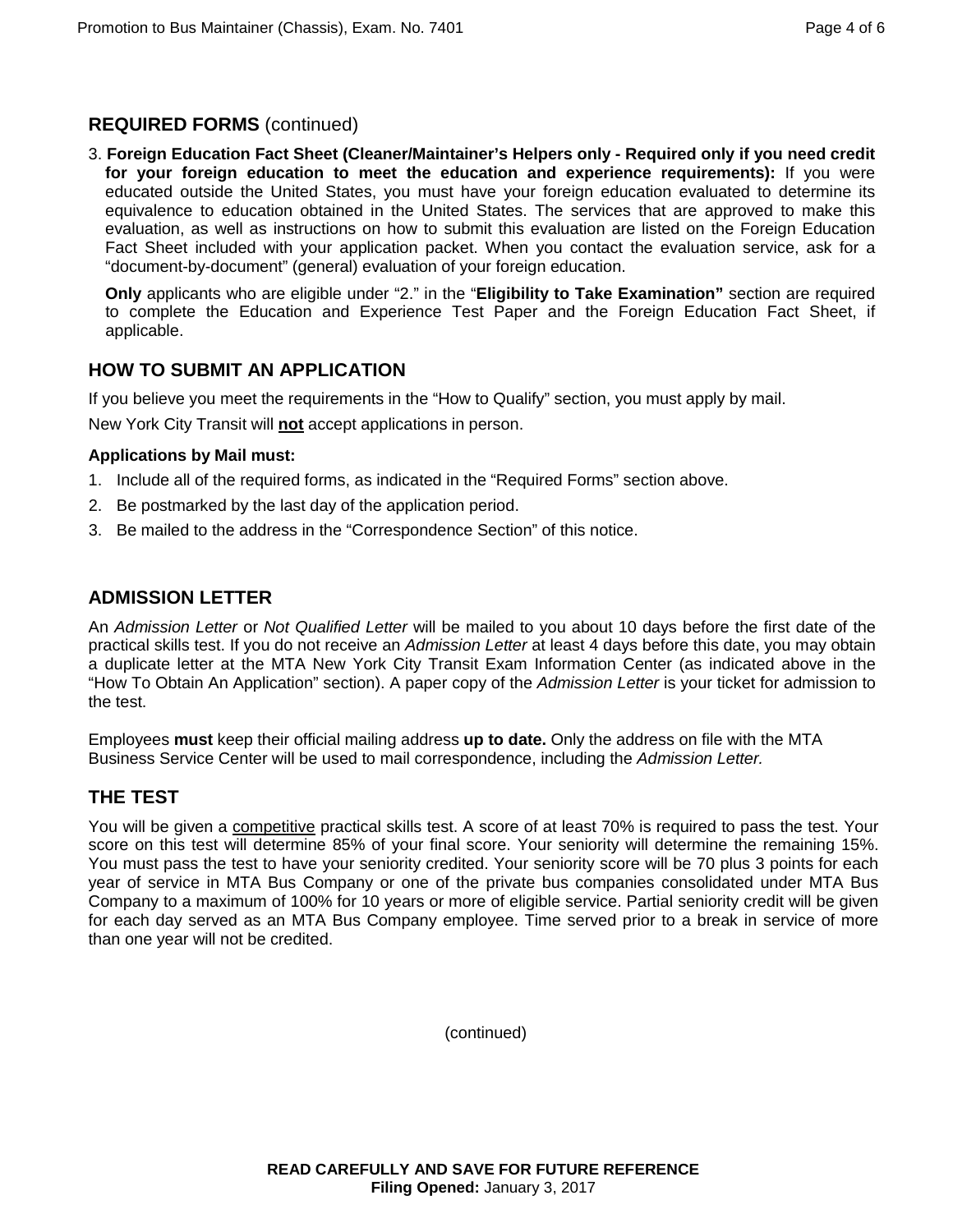## **THE TEST** (continued)

The practical test may be designed to measure your ability to use tools; read schematics; install, repair, and adjust vehicle components and/or systems; and troubleshoot and repair electrical components using meters and other equipment.

**Warning**: You are not permitted to enter the test site with cellular phones, beepers, pagers, cameras, portable media players, or other electronic devices. Calculators are **not** permitted. Electronic devices with an alphabetic keyboard or with word processing or data recording capabilities such as planners, organizers, etc. are prohibited. If you use any of these devices in the building at any time before, during or after the test, you may not receive your test results and your score may be nullified.

**Leaving**: You must leave the test site once you finish the practical skills test. If you leave the test site after being fingerprinted, but before completing the test, you will not be permitted to re-enter. If you disregard this instruction and re-enter the test site, you may not receive your test results and your test score may be nullified.

You must present your employee ID when you arrive to take the practical skills test.

# **THE TEST RESULTS**

If you pass the competitive practical skills test and meet all of the other requirements and conditions, your name will be placed on an eligible list and you will be given a list number. You will be notified by mail of your test results. You will be considered for promotion when your name is reached on the eligible list.

Vacancies at the Far Rockaway and John F. Kennedy depots will be filled through the canvassing of eligible candidates employed at either depot in list order. Vacancies at the Baisley Park, College Point, Eastchester, LaGuardia, and Yonkers depots as well as those at the East New York shop will be filled through the canvassing of eligible candidates employed at any one of those locations in list order. Vacancies at the Spring Creek depot will be filled through the canvassing of eligible candidates employed at that depot in list order.

#### **ADDITIONAL INFORMATION**

You are required to complete and pass all parts of a training course in bus maintenance operations before the end of a six-month probation period. Those probationary employees who do not successfully complete this training course will be returned to their previous titles.

## **SPECIAL ARRANGEMENTS**

**Late Filing:** Consult with **your department's Human Resources representative** to determine the procedure for filing a late *Application* if you meet one of the following conditions:

- 1. You are absent from work for at least one-half of the application period and are unable to apply for reasons such as vacation, sick leave or military duty; or
- 2. You become eligible after the above application period, but on or before the first day of the practical skills test.

**Special Test Accommodations:** If you plan to request special testing accommodations due to disability or an alternate test date due to your religious belief, follow the instructions included with your *Application* and mail your request to the address found in the "Correspondence" section below no later than 30 days prior to the scheduled test date.

(continued)